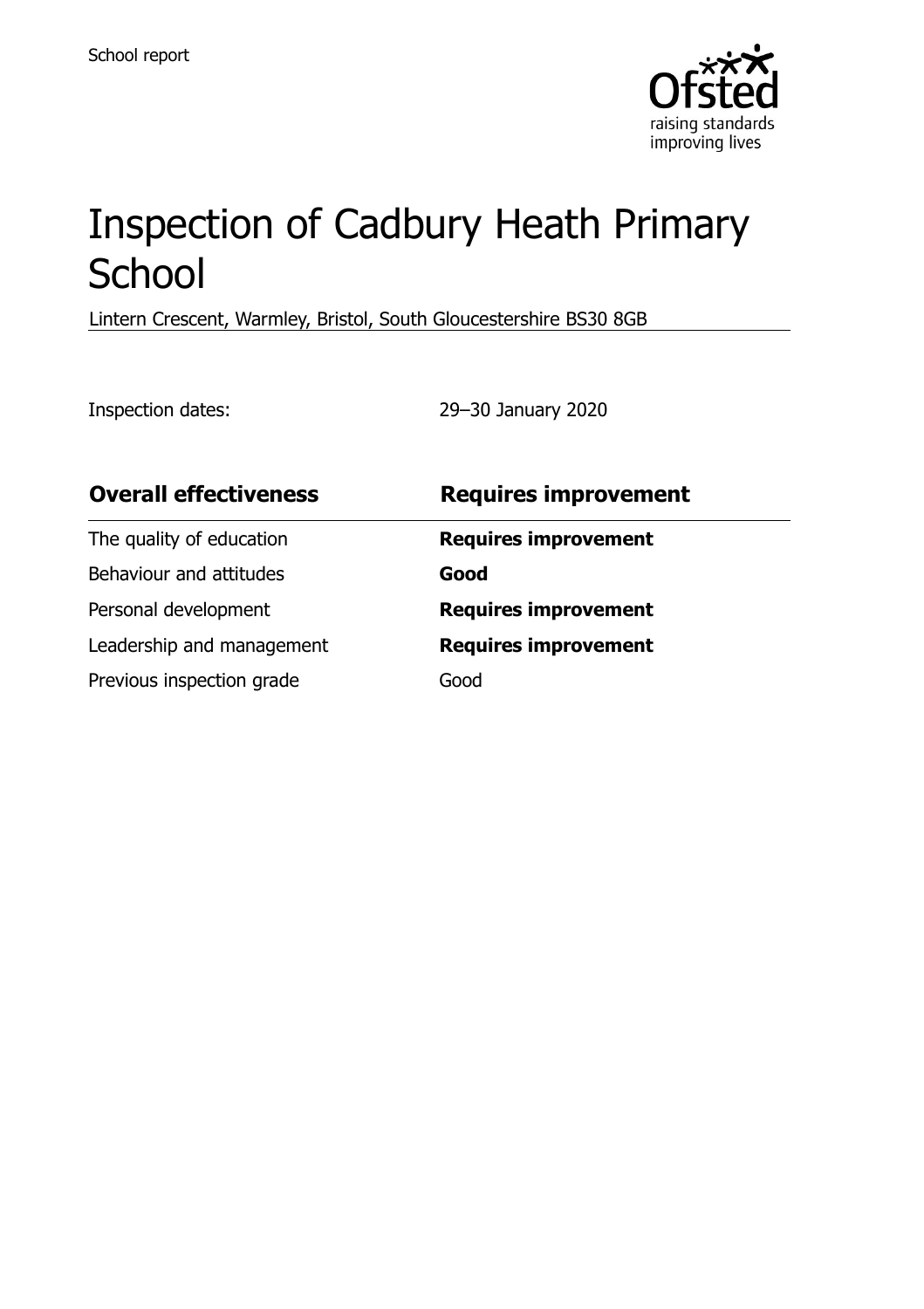

#### **What is it like to attend this school?**

There have been many staff changes at Cadbury Heath, including changes to leadership. This instability has had a detrimental impact. The school is currently led by an interim headteacher. Staff at all levels, as well as pupils, welcome her presence around the school and the sense of purpose she brings.

Pupils enjoy coming to school. They feel safe and say that adults take good care of them. Pupils' joy of learning is plain to see. They do not give up if they find something difficult. Adults have high expectations for how pupils conduct themselves in and around school. Pupils are polite and show respect for each other. Older pupils look after younger pupils at lunchtime and include them in their games.

There is inconsistency in how teachers organise the curriculum. In some year groups the curriculum lacks ambition. This means that some pupils, especially those with special educational needs and/or disabilities (SEND), do not always reach their full potential.

Pupils are adamant that bullying is rare. They have a good understanding of the different types of bullying. They say that if bullying did occur then staff would 'sort it out'.

#### **What does the school do well and what does it need to do better?**

The quality of education requires improvement. Nevertheless, the interim headteacher, her deputy and senior leaders are ambitious for pupils. They are beginning to think about how to organise their curriculum to be more effective. The curriculum leaders in English and mathematics are making a strong contribution to these developments. They are getting to grips with planning a curriculum with the precision needed.

Leaders have not thought through well enough what pupils should learn by the end of each year. They have not made sure that their ambition for pupils, including those with SEND, are realised with all staff. As a result, pupils' work across the school is inconsistent.

Leaders have made sure that there are clear plans in place so that everyone reads well. Pupils read every day. They enjoy the class novels. Those pupils who join the school with weak reading skills receive help to catch up. Children in the early years get off to a great start. They quickly secure the skills they need to be confident readers. Their reading skills get better as they move through the school.

Teachers in most year groups ensure that pupils understand what they need to know before they progress. For instance, pupils in Years 2 and 6 are able to interpret the meaning of unfamiliar words in the books they read. This is because teaching builds up pupils' knowledge of language in increasingly difficult books.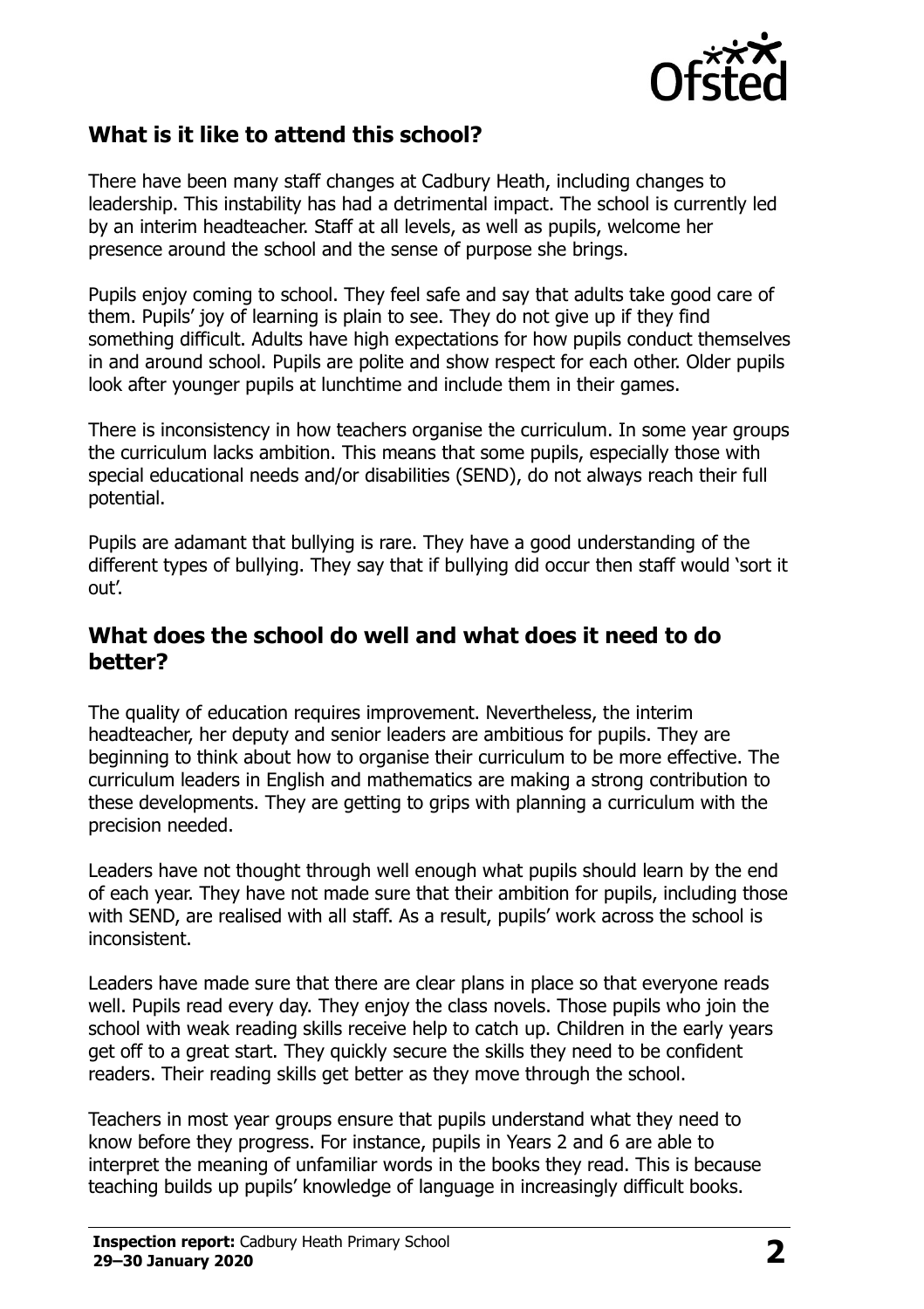

Pupils have a secure understanding of fundamental mathematical concepts. Teachers build on this understanding by leading pupils into solving ambitious mathematical problems.

Leaders have not been so good at making sure that subject plans in writing and in mathematics are being followed in all year groups. In some classes, teachers have been following their own plans. This does not build well on what pupils have already learnt. There have been instances in which plans for pupils with SEND are not well executed. The new headteacher is aware and has begun to take urgent action.

Leaders have not enhanced pupils' experiences. Although pupils have some understanding of other faiths and cultures, their knowledge is weak across different year groups. This is because leaders have not had a clear and consistent approach to pupils' personal development through the wider curriculum.

The early years curriculum is well thought out. This helps children to develop the fundamental building blocks across all areas of learning. There is a focus on developing children's early reading skills right from the start. Well-selected mathematical resources help children to practise counting and recognise numbers. Teachers are ambitious for children. They make sure that adults work with any children who are not keeping up. As a result, most children are well prepared for Year 1.

The interim headteacher is building a team of dedicated staff. They are learning from each other and from the support provided by the local authority. Staff say that they feel respected and appreciated by leaders. They also say that leaders take full account of their welfare when making decisions. Governors are playing their part too. They recognise that the school has not done as well as it should have in recent years.

### **Safeguarding**

The arrangements for safeguarding are effective.

Leaders make sure that appropriate pre-employment checks in place. Leaders ensure that pupils know how to keep themselves safe. They make certain that pupils can access a wealth of information on keeping themselves safe. Staff are well trained to make sure that pupils are safe and protected. They are alert to any signs that a pupil may be at risk. They report any concerns to the right people straight away. The safeguarding team work well with outside agencies and follow up any concerns with thoroughness and speed. They make sure that these pupils receive the right support they need.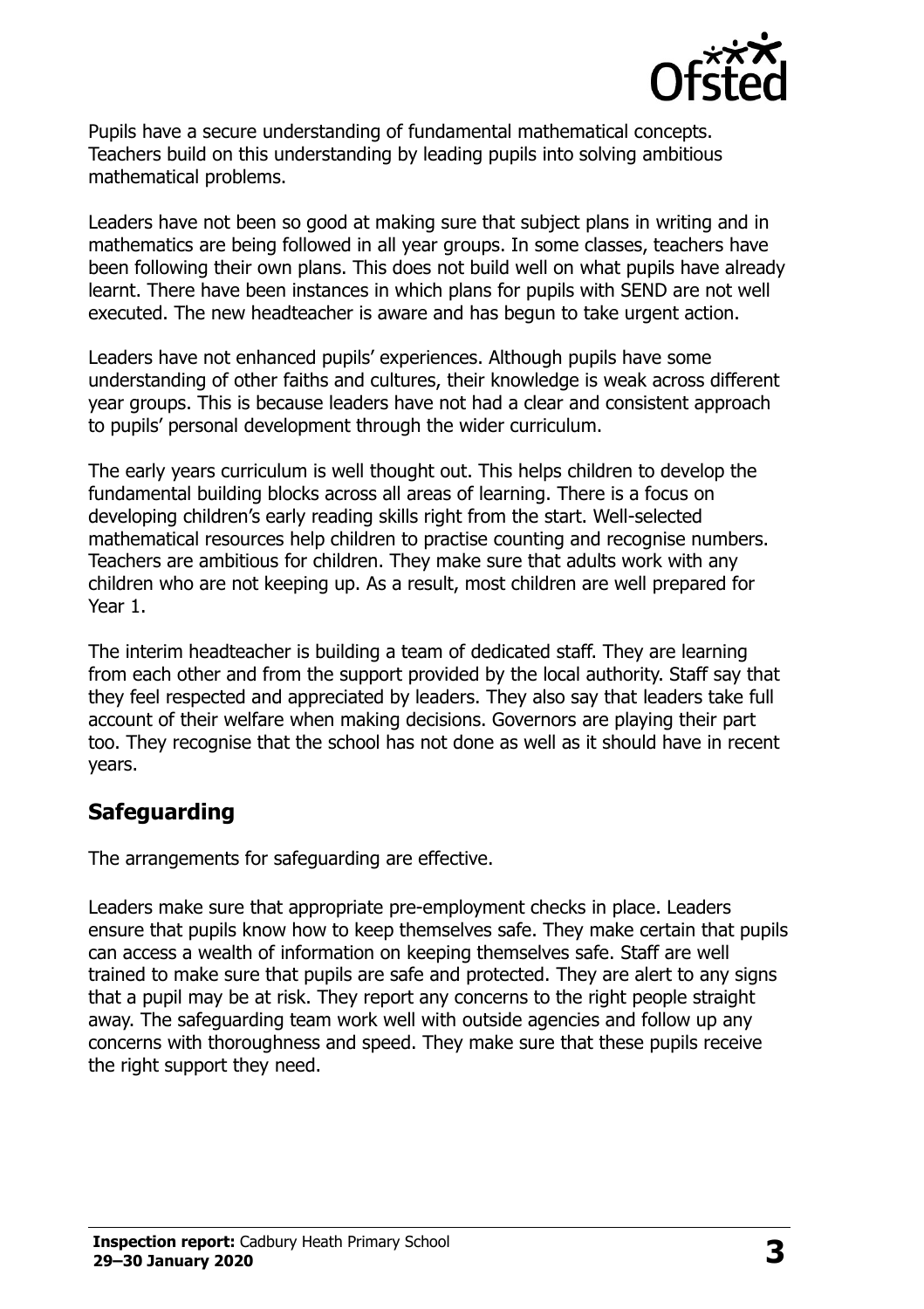

## **What does the school need to do to improve?**

# **(Information for the school and appropriate authority)**

- Curriculum plans are not ambitious enough. The planned provision for pupils' spiritual, moral, social and cultural development has been erratic. Senior leaders, including governors, need to ensure that a clearly thought through curriculum, encompassing pupils' personal development, is constructed and delivered.
- $\blacksquare$  In writing and mathematics, the curriculum is more organised. Plans identify the knowledge and skills that pupils should gain over time. In some classes these carefully thought through plans are not being followed. Leaders need to ensure that plans for all subjects are being implemented.
- The special education needs coordinator (SENCo) has a good knowledge and understanding of the needs of pupils with SEND. She has made sure that precise plans have been drawn up to support these pupils. These plans have not been carried out with the rigour that they should have. Leaders need to make sure that pupils receive effective support.

#### **How can I feed back my views?**

You can use [Ofsted Parent View](http://parentview.ofsted.gov.uk/) to give Ofsted your opinion on your child's school, or to find out what other parents and carers think. We use Ofsted Parent View information when deciding which schools to inspect, when to inspect them and as part of their inspection.

The Department for Education has further quidance on how to complain about a school.

If you are the school and you are not happy with the inspection or the report, you can [complain to Ofsted.](http://www.gov.uk/complain-ofsted-report)

#### **Further information**

You can search for [published performance information](http://www.compare-school-performance.service.gov.uk/) about the school.

In the report, '[disadvantaged pupils](http://www.gov.uk/guidance/pupil-premium-information-for-schools-and-alternative-provision-settings)' refers to those pupils who attract government pupil premium funding: pupils claiming free school meals at any point in the last six years and pupils in care or who left care through adoption or another formal route.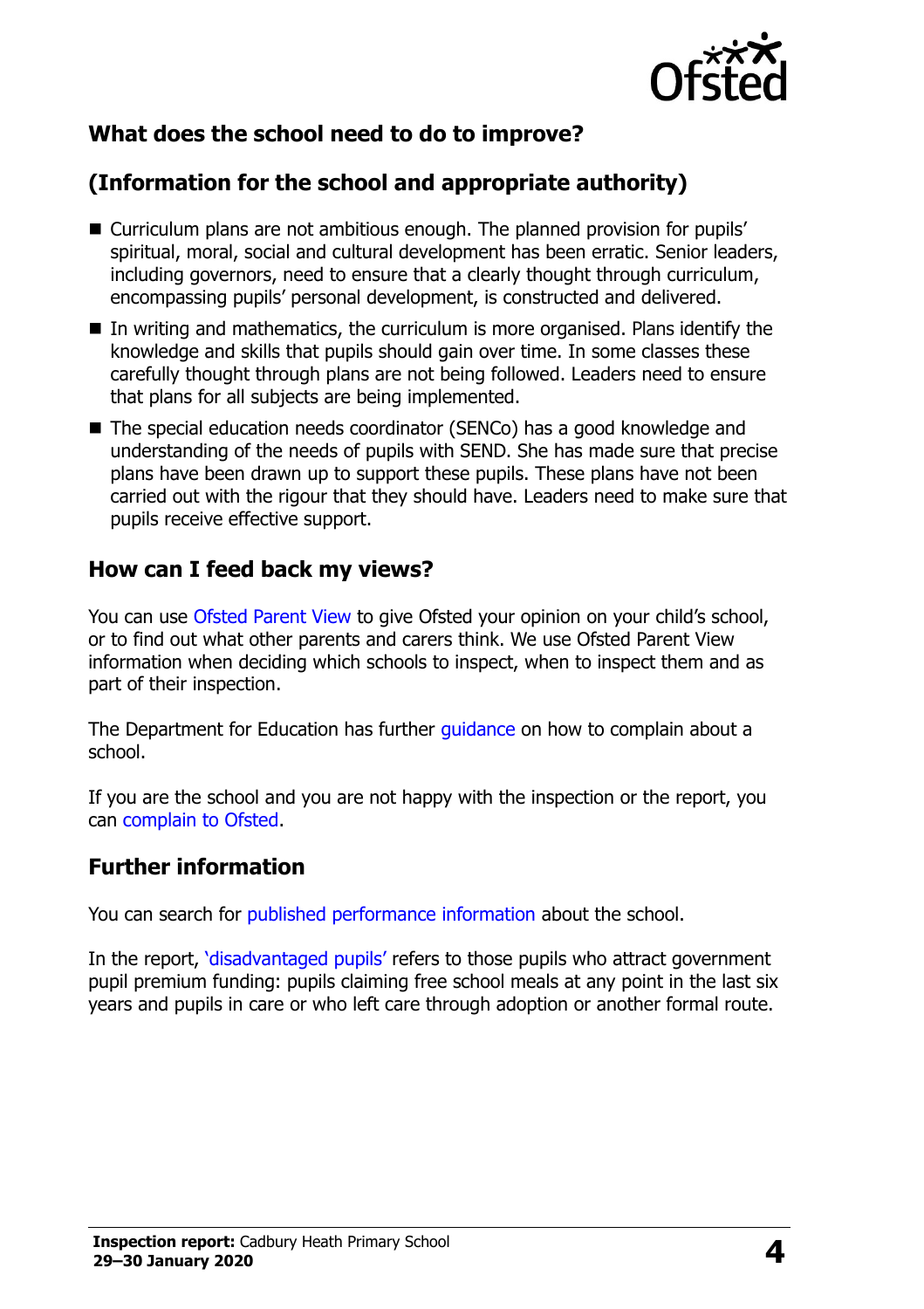

### **School details**

| Unique reference number             | 109019                                                              |
|-------------------------------------|---------------------------------------------------------------------|
| <b>Local authority</b>              | South Gloucestershire                                               |
| <b>Inspection number</b>            | 10111508                                                            |
| <b>Type of school</b>               | Primary                                                             |
| <b>School category</b>              | Community                                                           |
| Age range of pupils                 | 4 to 11                                                             |
| <b>Gender of pupils</b>             | Mixed                                                               |
| Number of pupils on the school roll | 197                                                                 |
| <b>Appropriate authority</b>        | The governing body                                                  |
| <b>Chair of governing body</b>      | Mervyn George                                                       |
| <b>Interim Headteacher</b>          | <b>Anne Harris</b>                                                  |
| Website                             | www.cadburyheathprimary.org.uk                                      |
| Date of previous inspection         | 9 October 2018, under section 8 of the<br><b>Education Act 2005</b> |

### **Information about this school**

■ The school is currently being led by an interim headteacher. A substantive headteacher is planned to be appointed to the school in February 2020. A high number of teachers have left or joined the school since the previous inspection.

### **Information about this inspection**

We carried out this inspection under section 5 of the Education Act 2005.

- The inspectors met with the interim headteacher, senior leaders and staff responsible for areas of the school's curriculum. Inspectors also met with the chair of the governing body and four other governors. The lead inspector held a discussion with two officers from the local authority.
- The inspectors looked at a range of documentary evidence. This included the school's evaluation of its own performance and plans for improvement. Various documents related to safeguarding, including the single central record, were looked at.
- An inspector spoke with parents at the end of the school day and gathered views and took account of the 46 responses to the online questionnaire, Parent View.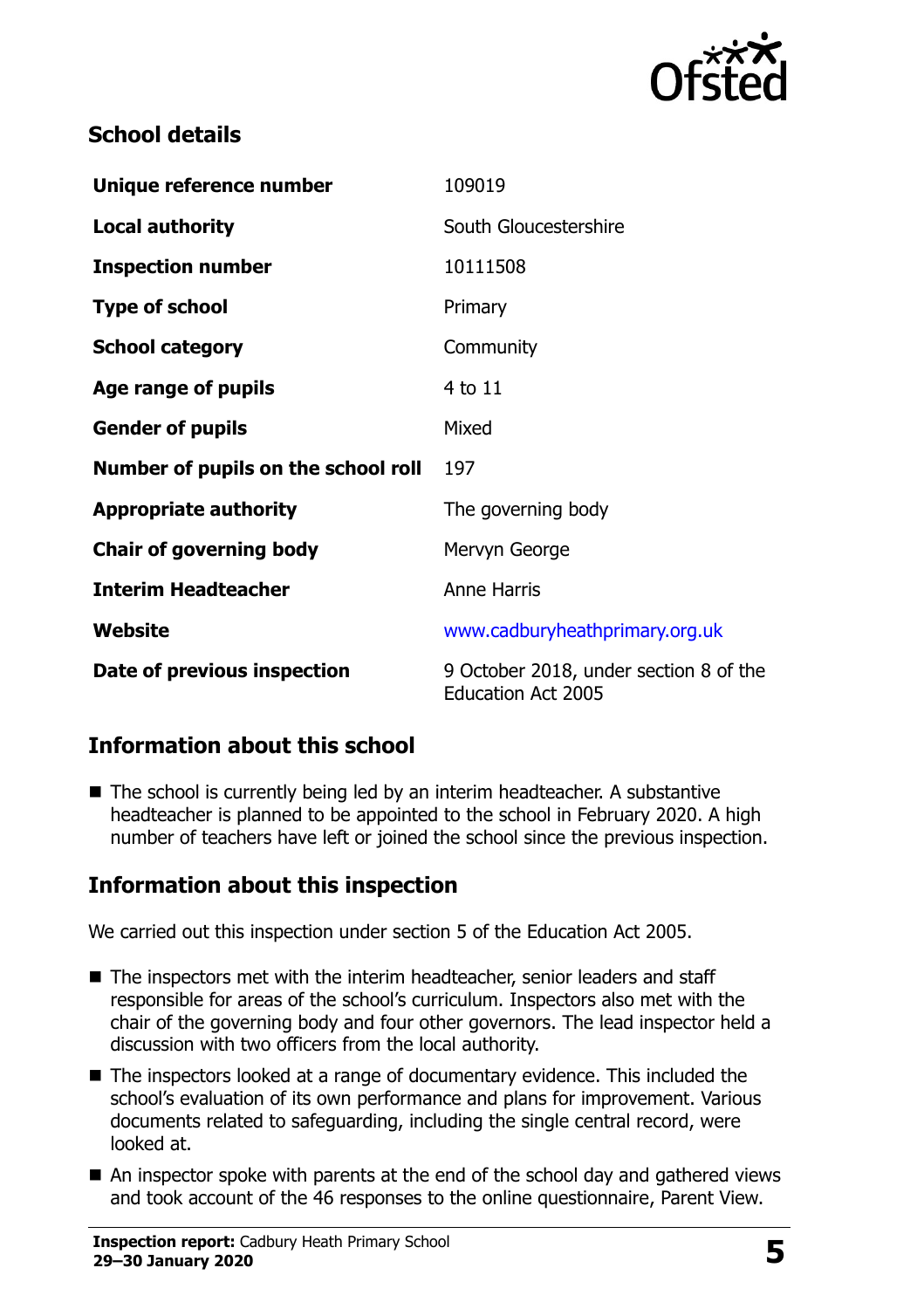

The inspectors received 51 free-text responses and 13 responses to the staff survey.

■ We undertook deep dives in these subjects: reading, writing, mathematics, and religious education. This entailed discussions with subject leaders, visits to lessons, looking at examples of work, discussions with teachers, discussions with pupils and listening to pupils read.

#### **Inspection team**

Michael Merchant, lead inspector **Ofsted Inspector** 

Adam Matthews **Calculation Control** Ofsted Inspector